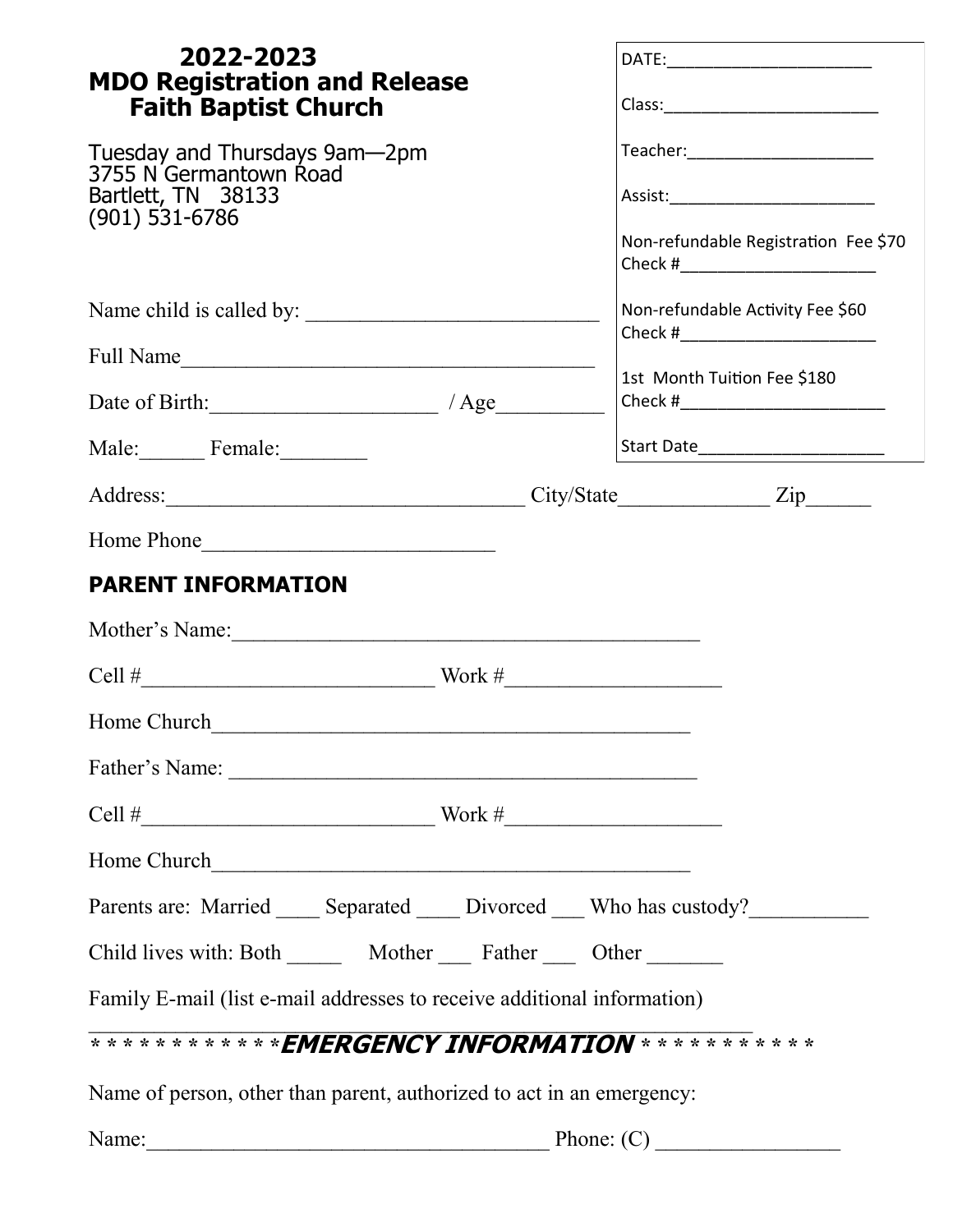| Relationship:                                                                                                                 | Phone: $(H)$ |
|-------------------------------------------------------------------------------------------------------------------------------|--------------|
| Name:<br><u> 2000 - 2000 - 2000 - 2000 - 2000 - 2000 - 2000 - 2000 - 2000 - 2000 - 2000 - 2000 - 2000 - 2000 - 2000 - 200</u> | Phone: $(C)$ |
|                                                                                                                               | Phone: $(H)$ |
| Physician/Practice:                                                                                                           |              |
| Phone:                                                                                                                        |              |
| Health Insurance Carrier:                                                                                                     |              |
| Hospital Affiliation:                                                                                                         |              |

#### **Related Medical Information** (please list any **allergies**, medication, or health problems)

 $\mathcal{L}_\text{max} = \mathcal{L}_\text{max} = \mathcal{L}_\text{max} = \mathcal{L}_\text{max} = \mathcal{L}_\text{max} = \mathcal{L}_\text{max} = \mathcal{L}_\text{max} = \mathcal{L}_\text{max} = \mathcal{L}_\text{max} = \mathcal{L}_\text{max} = \mathcal{L}_\text{max} = \mathcal{L}_\text{max} = \mathcal{L}_\text{max} = \mathcal{L}_\text{max} = \mathcal{L}_\text{max} = \mathcal{L}_\text{max} = \mathcal{L}_\text{max} = \mathcal{L}_\text{max} = \mathcal{$ 

### **PICK-UP INFORMATION**

Please list individuals who are authorized to pick up your child (including you and your spouse).

Name and Relationship: \_\_\_\_\_\_\_\_\_\_\_\_\_\_\_\_\_\_\_\_\_\_\_\_\_\_\_\_\_\_\_\_\_\_\_\_\_\_\_\_

Name and Relationship: \_\_\_\_\_\_\_\_\_\_\_\_\_\_\_\_\_\_\_\_\_\_\_\_\_\_\_\_\_\_\_\_\_\_\_\_\_\_\_\_

Name and Relationship: \_\_\_\_\_\_\_\_\_\_\_\_\_\_\_\_\_\_\_\_\_\_\_\_\_\_\_\_\_\_\_\_\_\_\_\_\_\_\_\_

Name and Relationship: \_\_\_\_\_\_\_\_\_\_\_\_\_\_\_\_\_\_\_\_\_\_\_\_\_\_\_\_\_\_\_\_\_\_\_\_\_\_\_\_

*IN CASE OF EMERGENCY AND I CANNOT BE REACHED, I DO HEREBY AUTHORIZE EMERGENCY CARE FOR MY CHILD*.

Parent's Printed Name

Parent's Signature Date

## **RELEASE FORM**

 $\_$  , and the set of the set of the set of the set of the set of the set of the set of the set of the set of the set of the set of the set of the set of the set of the set of the set of the set of the set of the set of th

I \_\_\_\_\_\_\_\_\_\_\_\_\_\_\_\_\_\_\_\_\_\_\_\_\_\_\_\_\_\_\_\_\_, parent or legal guardian of

**Example 2.1 The Series Faith Baptist Church's Moth-**

er's Day Out Program and all employees, agents, heirs, and assigns of Faith Baptist Church from any and all liability, but not limited to, personal injury suffered by the above named child while in the care of Faith Baptist Church. I understand that this form does not release Faith Baptist Church from liability resulting from neglect or malicious intent.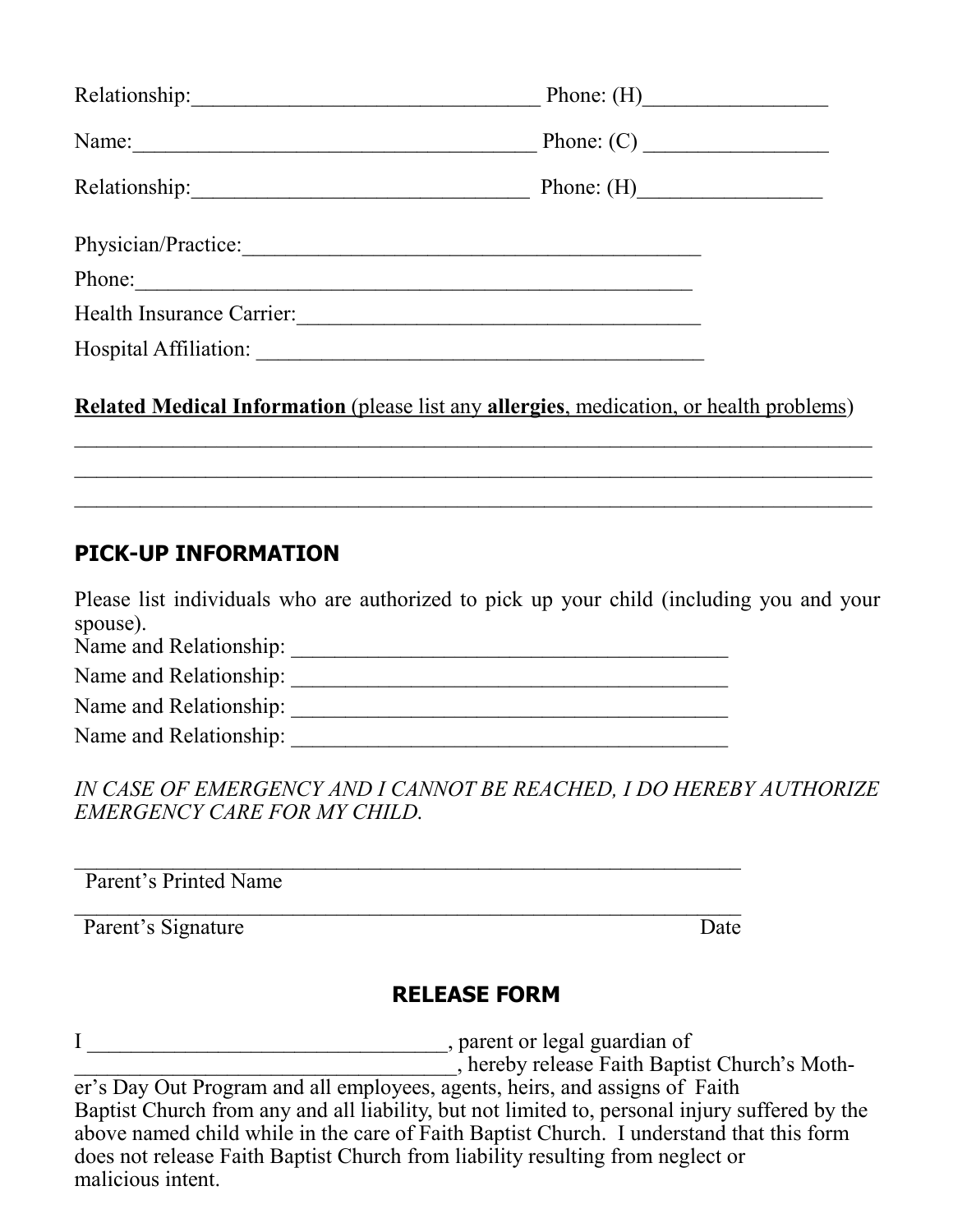| Parent or Legal Guardian: |  |
|---------------------------|--|
| Date:                     |  |

## **MEDICAL AUTHORIZATION**

I \_\_\_\_\_\_\_\_\_\_\_\_\_\_\_\_\_\_\_\_\_\_\_\_\_\_\_\_\_\_\_\_\_\_, parent or legal guardian of \_\_\_\_\_\_\_\_\_\_\_\_\_\_\_\_\_\_\_\_\_\_\_\_\_\_\_\_\_\_\_\_, hereby give permission to Faith Baptist Church's Mother's Day Out Program and its agents to take the above named child to a doctor, emergency medical facility, or a hospital if, in the opinion of the employees or agents of Faith Baptist Church, said child requires medical attention in the form of a visit to a doctor, emergency facility, or hospital.

Parent or Legal Guardian: \_\_\_\_\_\_\_\_\_\_\_\_\_\_\_\_\_\_\_\_\_\_\_\_\_\_\_\_\_\_\_\_\_\_\_\_\_\_\_\_

Date: \_\_\_\_\_\_\_\_\_\_\_\_\_\_\_\_\_\_\_\_\_\_\_\_\_\_\_\_\_\_\_\_\_\_\_\_\_\_\_\_\_\_\_\_\_\_\_\_\_\_\_\_\_\_\_\_

#### **Please Note:**

This facility is not required to be licensed by the state as a child care agency.

I have read the above statement and have been advised that Faith Baptist Church's Mother's Day Out is not licensed as a child care agency.

Parent or Legal Guardian: \_\_\_\_\_\_\_\_\_\_\_\_\_\_\_\_\_\_\_\_\_\_\_\_\_\_\_\_\_\_\_\_\_\_\_\_\_\_\_\_

Date:

# **PARENT FEEDBACK**

How did you first learn about Faith Baptist Church's Mother's Day Out? *Please check one.*

Faith Baptist Church Church Other Cher Changes Of Cher Chern Chern Chern Chern Chern Chern Chern Chern Chern Chern Chern Chern Chern Chern Chern Chern Chern Chern Chern Chern Chern Chern Chern Chern Chern Chern Chern Chern Family \_\_\_\_\_\_\_\_\_\_\_\_\_\_\_\_ Friends \_\_\_\_\_\_\_\_\_\_\_\_\_\_\_\_ Website \_\_\_\_\_\_\_\_

Which factor(s) influenced your decision to apply to Faith Baptist Church's MDO? *Please check all that apply.*